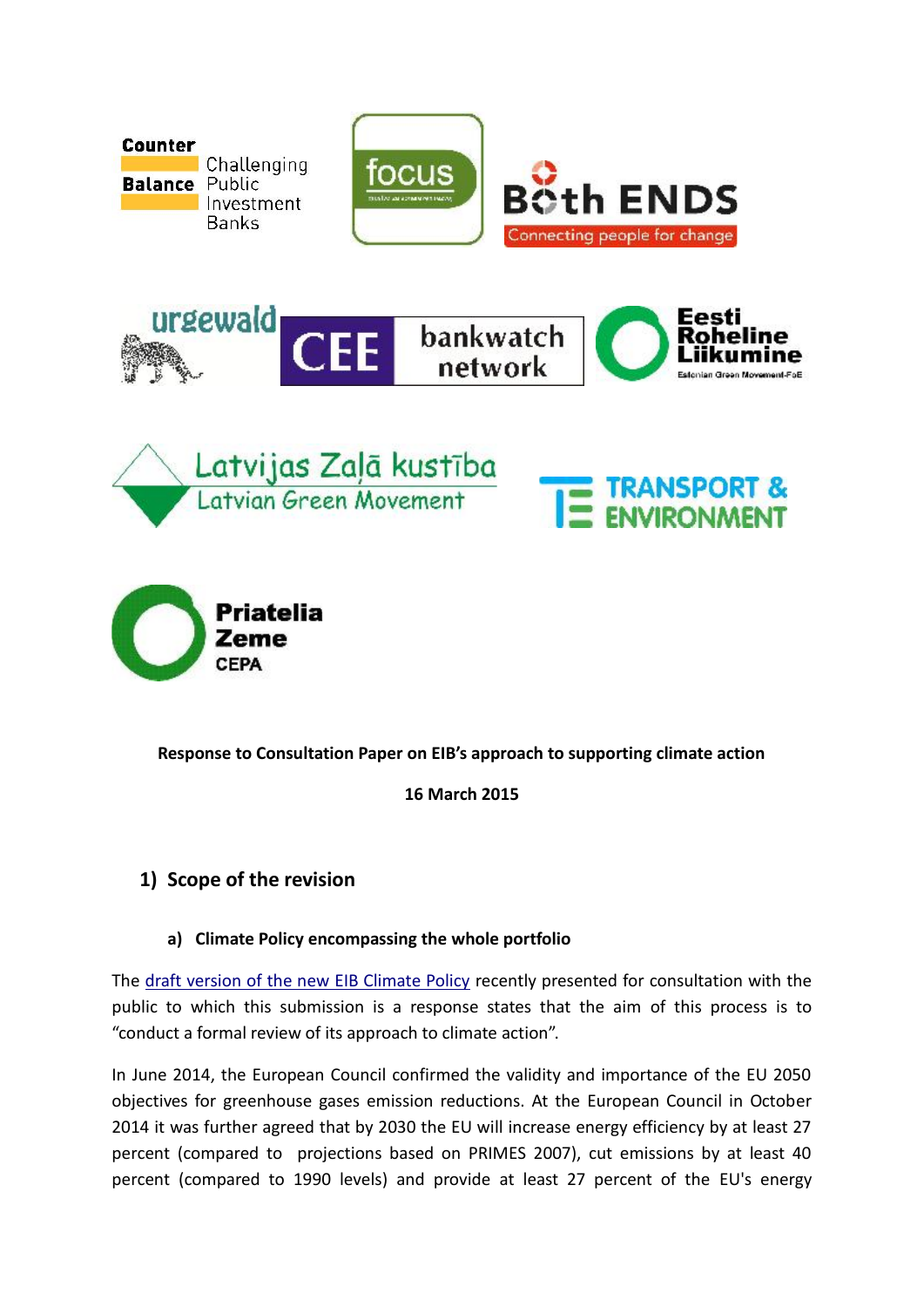consumption from renewable sources. The EU cannot follow this path unless the EIB both addresses the total climate impact of its financing operations within and outside the EU and drastically reduces the GHG impact of its loans in the short, medium and long-term.

We would like to refer to the executive summary of the report released on 3rd March 2015 by the European Environment Agency (EEA)1 taking stock of the state of the EU climate and environmental policies and providing a science based outlook for the next decades (up to 2050). The EEA observes that Europe needs to introduce farther-reaching policies if it wants to achieve its long-term climate target.

The EIB lending criteria should also be responsive to sector-specific EU climate policy, such as the Transport White Paper which calls for an emissions reduction from the sector of 60% by 2050 compared to 1990 levels.

In our opinion such a review should result in a development of a fully fledged Climate Policy encompassing all sectors and lending instruments of the EIB, including direct lending to projects, the EIB's participation in investment and equity funds as well as the lending to financial intermediaries for on-lending to small and medium enterprises and Mid-Caps.

#### **b) Policy coherence**

The EIB needs a Climate Policy that will ensure its portfolio is compatible with the EU 2030 and EU 2050 climate objectives at the project level as well as taking into account the cumulative climate implications of its entire portfolio and of some of the sectors within it.

The above mentioned political priorities of the EU which the EIB identifies in two paragraphs of the consultation paper:

"[…] the limits imposed by other policy priorities covered by the Bank, which are sometimes in conflict with the objective of supporting low carbon emission projects (for example, innovation in energy-intensive industries or strategic infrastructure addressing energy security of supply and/or growth, SMEs, employment and cohesion goals) (A.21, p. 16);

and

[...] " maintaining the balance with other policy goals such as creating jobs and promoting EU competitiveness and growth" (A36 p. 20) do not have to be conflicting but the ways for

<sup>1</sup> European Environmental Agency, "The European environment — state and outlook 2015", March 2015, http://www.eea.europa.eu/soer-2015/synthesis/report/0c-executivesummary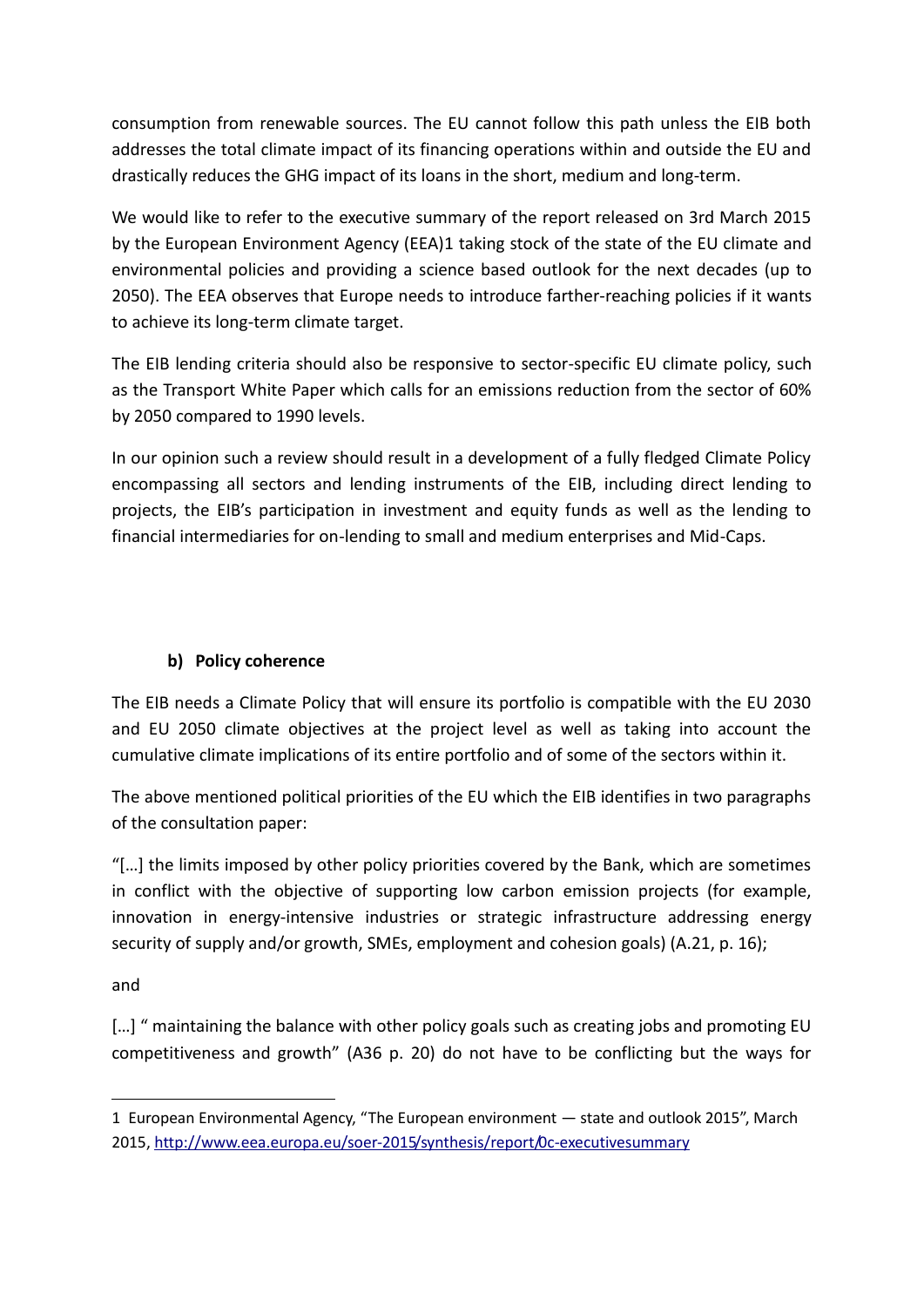reaching those objectives can be more or less compatible with all the other goals at the same time. The EIB as the house bank of the EU is fully guided by EU law and is thus by its mandate prohibited from following those interpretations of any policy that would result in undermining any other EU policy. In effect the EIB should follow the lending trajectory that combines the policies. For example, lending to EE and RES combine the political priorities of supporting low-carbon emission trajectory of the EU economy while improving the innovation in the energy-intensive industries (they are forced to use less GHG intensive production technologies or look for material substitute, i.e. if steel cannot be produced within the GHG emission limits than a material that has the physical parameters of steel but requires much less GHG emissions to produce will be favoured).

The EIB needs a Climate Policy that will help to interpret EU objectives related to energy security or transport infrastructure as these can often appear contradictory due to vague definitions. The EIB needs to make order in this chaos, otherwise it will finance investments that contradict one another or cancel out each other's effects. For example, EIB support for airports development or motorways network developments may undermine emissions reductions generated via other bank support extended to public transport.

## **c) The need to establish the EIB's carbon budget and review its carbon footprint assessment**

As a part of the EIB Climate Revision the Bank would be expected to define its intentions for financing, with examples of some types of projects (like energy efficiency) that do contribute to all the policy objectives of the EU but also provide some that clearly do not (effectively limiting or halting lending to these sectors based on the climate imperative). This list should include the most polluting sources of energy generation, the most climate harmful mining practices (i.e. oil, lignite and coal extraction) and processing (refineries) as well as clearly defined limits for the amount of LNG terminals, highways and airports that the EIB is able to finance between 2015 and 2020 while still staying within the 2030 and 2050 GHG reduction commitments of the EU. This could take the form of the carbon budget at the disposal of the EIB for all their projects financed with the division into specific sector and a margin for the jokers (projects that are not easily categorised like public infrastructure including hospitals and roads) or a roadmap for decreasing the GHG absolute emissions financed by the EIB. An assessment of the emissions from fossil fuel power plant should be compared with the least GHG emitting energy source able to produce the required amount of electricity or heat and similarly this approach should be applied in transport: the highway emissions should be compared with the emissions of the rail transport powered by renewable energy etc.

The currently used methodology for assessing projects' carbon footprint needs further review and strengthening. For example the EIB doesnot count the whole project's CO2 emissions, but only a proportion according to how much of the project it financed although its financing often determines a project's realisation. This should be changed. Also it should be considered to examine as the baseline (for accounting absolute and relative project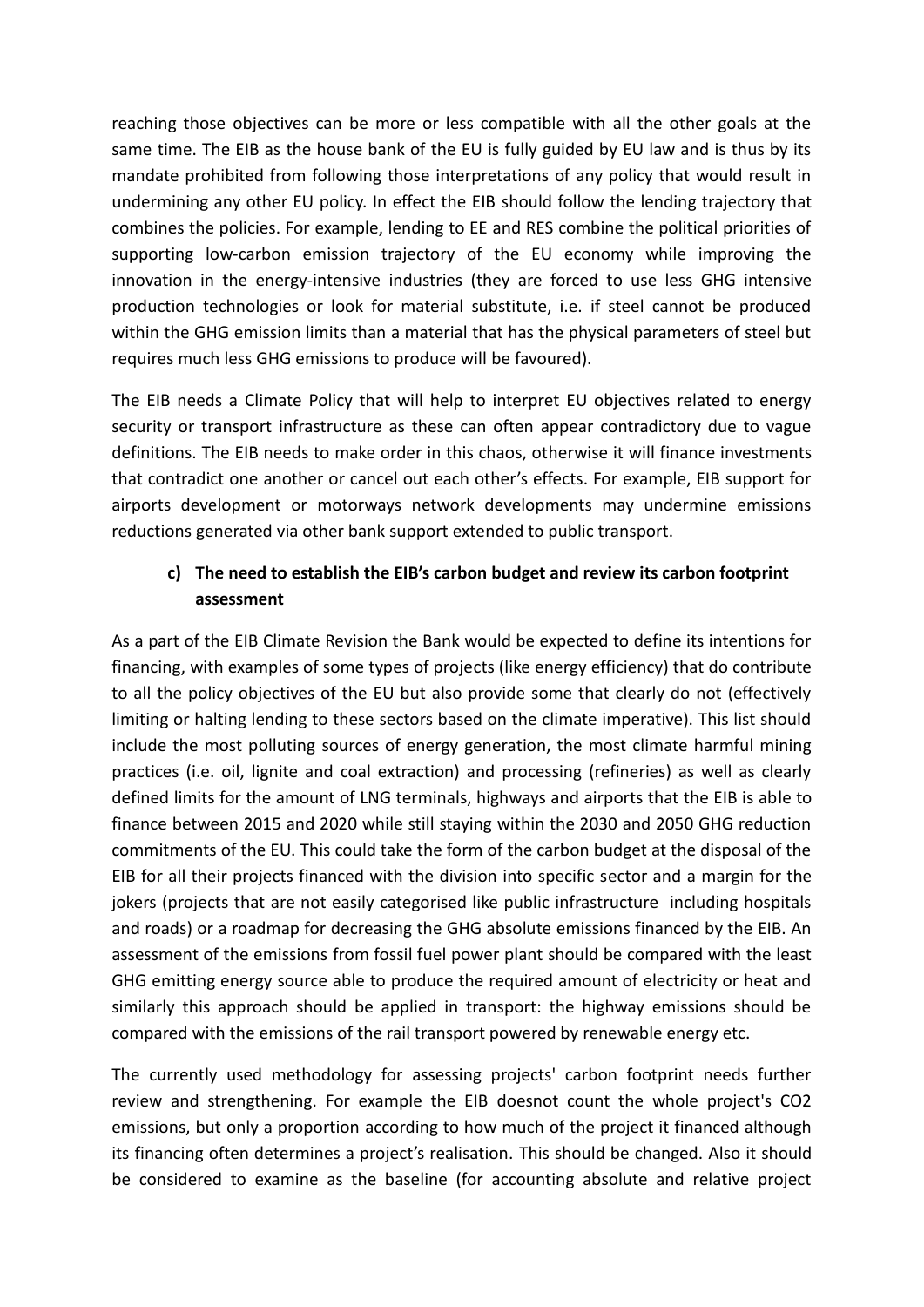emissions) the most environmentally acceptable alternative which would also be economically feasible, rather than a fossil fuel baseline. For gas pipelines, the exclusion of the actual combustion of the gas delivered by the new section of pipeline is a clear weakness. The usual objection here is that double-counting should be avoided and that the gas combustion should be counted with the facility which burns it. However double-counting is only a problem in country-level reporting for global GHG emissions calculations, not for financial institutions seeking to get a feel of the amount of GHG-emitting infrastructure they are contributing to.

It is also necessary to cover the EIB's support to financial intermediaries with the carbon footprint methodology.

Only by changing the current appraisal practices of the Bank would it be possible change the lending portfolio with the speed needed and channel the resources that under the current portfolio end up supporting oil refineries, airports and highways to those sectors that are absolutely crucial for increasing the EU-28's energy transformation, local employment and reduction of GHGs such as energy efficiency in the housing sector or locally-owned renewable energy projects (i.e. small scale locally used biogas plants).

#### **d) The Climate Action eligibility criteria**

As far as the EIB Climate Action program may be considered artificial it should be welcomed however that the bank established a concrete financial target (performance indicator) for projects in climate change mitigation and adaptation, which can be considered as a part of integrating climate change consideration into bank lending policies. However we see a need to review the Climate Action eligibility criteria, including raising the criteria for energy efficiency and introducing environmental sustainability criteria for renewable energy projects. We call for excluding the automotive industry from Climate Action eligibility projects as individual transport, even when electric cars are used, will not be environmentally sustainable. Nuclear energy should be excluded from the project types that can be classified as climate change projects. While the carbon emissions might be relatively low, this energy is not sustainable and prevents the needed energy transition. Also only fully transparent projects financed through financial intermediaries should be counted as Climate Action.

#### **e) Ensuring total actual emissions reductions**

There is a need to ensure an outcome from climate reduction that actually results in emissions reductions. For example in the area of e-mobility, lending should be targeted at issues such as off-peaking charging and smaller and lighter vehicles such as e-bikes rather than simply provided to the automotive industry in the hope that emissions reductions will result. Industries should only be provided with R&D support if they are bound by meaningful emissions reduction targets, for example the aviation industry should not receive R&D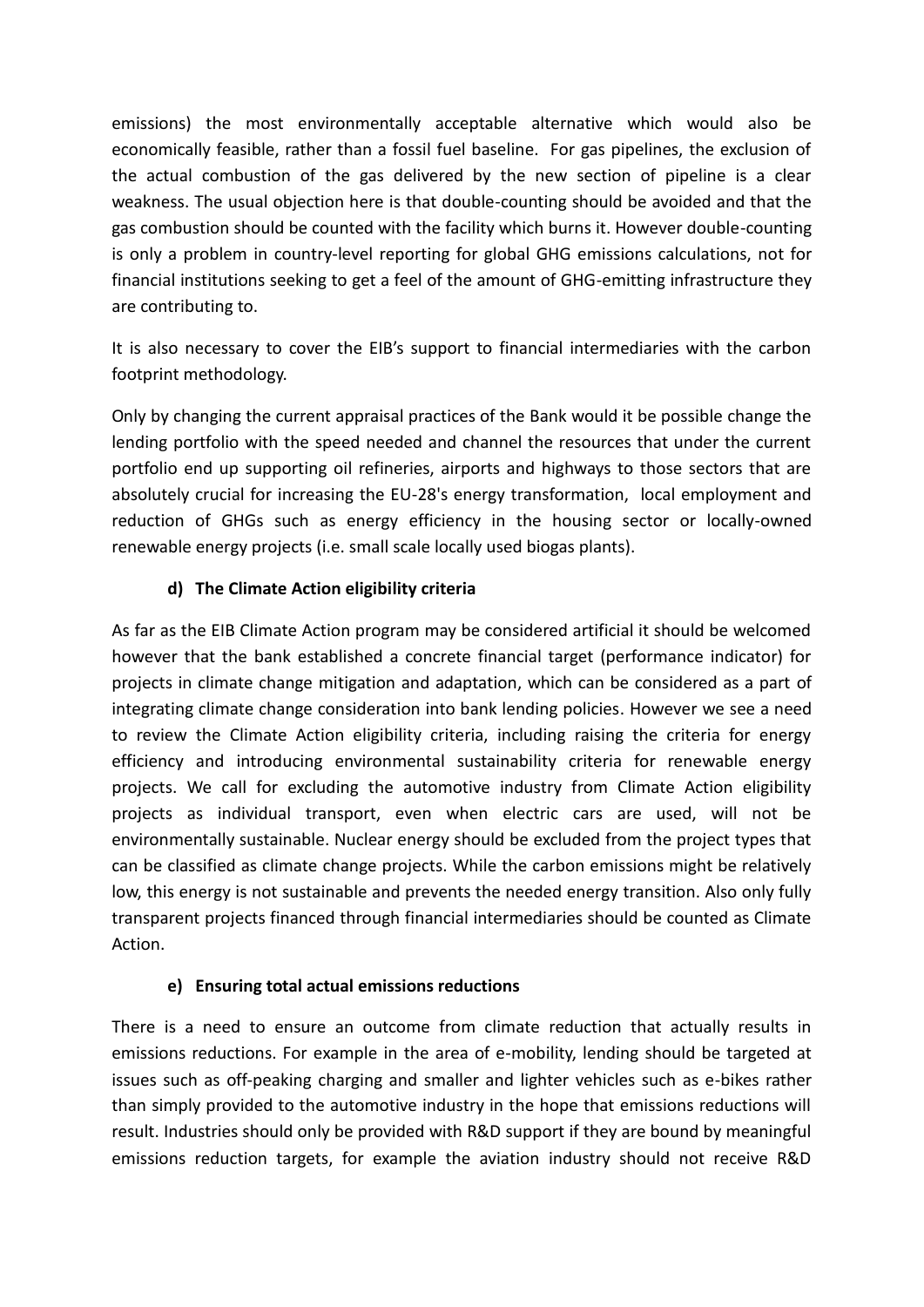support for efficiency development until the International Civil Aviation Organisation has agreed a technology-forcing CO2 standard for aircraft.

#### **f) Coherence with the 2030 and 2050 trajectory of GHG emission reductions**

The result of an ambitious and thorough revision of the Bank's approach to climate protection would be to align the Bank with the 2050 GHG reduction goals of the EU and the internationally agreed trajectory of reducing GHGs emissions worldwide in a way allowing for the mean increase of the Earth's temperature rise to stay below 2 degrees Celsius (which in itself is already a gamble as it provides only a 50% certainty that the irreversible runaway climate change can be prevented in this way). This translated into the EIB Climate Policy would mean an absolute (not relative) emissions reduction of the whole EIB financed portfolio<sup>2</sup> at the very least in line with the 2030 and 2050 EU targets as well as the absolute emissions reduction should be taking place in all the sectors where the EIB is most present (transport, energy generation, energy transmission, industry, SMEs, intermediary lending) and both within and outside the EU-28. Ambitious as it may sound, it is the only rational policy that the EIB can adopt that would ensure both the short as well as the medium and long-term benefits to the EU economy and an increase in the wellbeing of the EU citizens without decreasing the wellbeing of the non-EU citizens.

## **2) Risks of the business as usual approach or continuation of the lending with the current tools, policies and methodologies**

## **a) Carbon intensive infrastructure increases the risk of a new market bubble – this time, a carbon bubble**

Currently, companies involved in oil and gas extraction and coal and lignite mining are valued based on the assumption that all the reserves on their books will be burned. This is at odds with the science of climate change and with the EU 2050 climate objectives, thus creating a risk of a so-called carbon bubble. If the EU's climate commitments are upheld and other global players agree to stabilise the rise of GHG emissions to below 2 degrees, then 80 percent of the fossil fuel reserves now on the books of fossil fuel companies cannot be burned – their de facto value should thus be zero, whatever the current valuations may be.

This poses a systemic risk not only to these companies that will face a loss of value but also to any financial institutions holding their assets in the form of equity or bonds, or that are exposed to these companies in any other form.

<sup>2</sup> As opposed to the current approach of treating climate action as a separate part that encompasses just around 25% of the EIB lending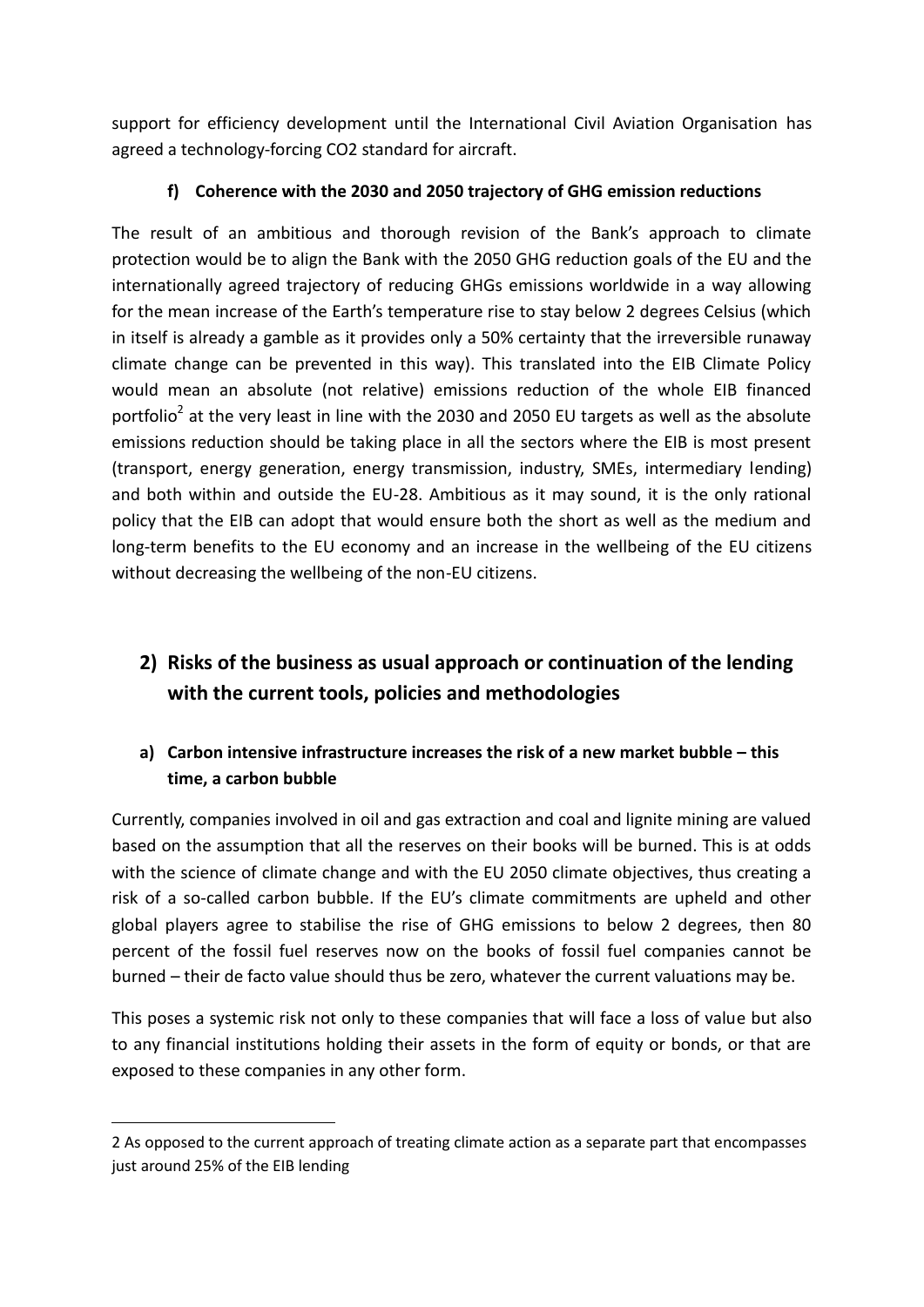Further loans to companies extracting fossil fuels, constructing or operating fossil fuel enabling infrastructure (including refineries, roads, airports, rails and ports) or using fossil fuel generation or heating facilities only exacerbate the risk of a carbon bubble further. The EIB must address this risk in its Climate Policy and it must devise a new pattern of lending that reduces the carbon bubble risk.

We would like to address the EIB to the Carbon Tracker Carbon Bubble reports available at:

#### http://www.carbontracker.org/report/carbon-bubble/

and the Risk of Doing Too Little Too Late report published last year by the Greens/EFA and researched by Profundo (the European Carbon Bubble study) available at:

http://sustainablefinancelab.nl/files/2014/03/SFL-GND-Carbon-Bubble.pdf

#### **b) The need to divest from fossil fuels**

In addition, the EIB must also recognise the movement for divestment from fossil fuels, which is increasingly becoming an international phenomenon. The EIB should include fossil fuel investment data in its reports and oblige its financial intermediaries to do the same. The EIB must also declare its target for divesting the Bank's funds from fossil fuels and assist financial intermediaries institutions with developing a divestment target and disclosure practices.

#### **c) Ensuring resilience of crucial infrastructure investment**

The EIB should also recognise the need to ensure investment in infrastructure is forwardlooking with regards to energy independence. At present, 94% of Europe's transport relies on oil products, of which 90% is imported. EIB lending should not exacerbate this dependence on imported fossil fuels, which is the consequence of investment in carbon intensive infrastructure such as airports and motorways.

## **3) Suggested tools to achieve policy coherence through the Climate Policy**

## **a) Analysing the cumulative impacts of already existing projects in a given sectoral category together with the EIB projects proposed for financing on the 2030 and 2050 GHG emission reduction goals of the EU-28**

These type of calculations cannot be made via project by project assessment. Nor are the member states themselves able to assess how their own specific development choices affect the EU as a whole. The EIB, however, is uniquely placed to have an overview of the financing sought by specific types of project promoters across the EU over time – when excessive levels of GHG intensive infrastructure appear in its project pipeline and on its books, it would be able to take concrete steps to restrict further lending of this kind.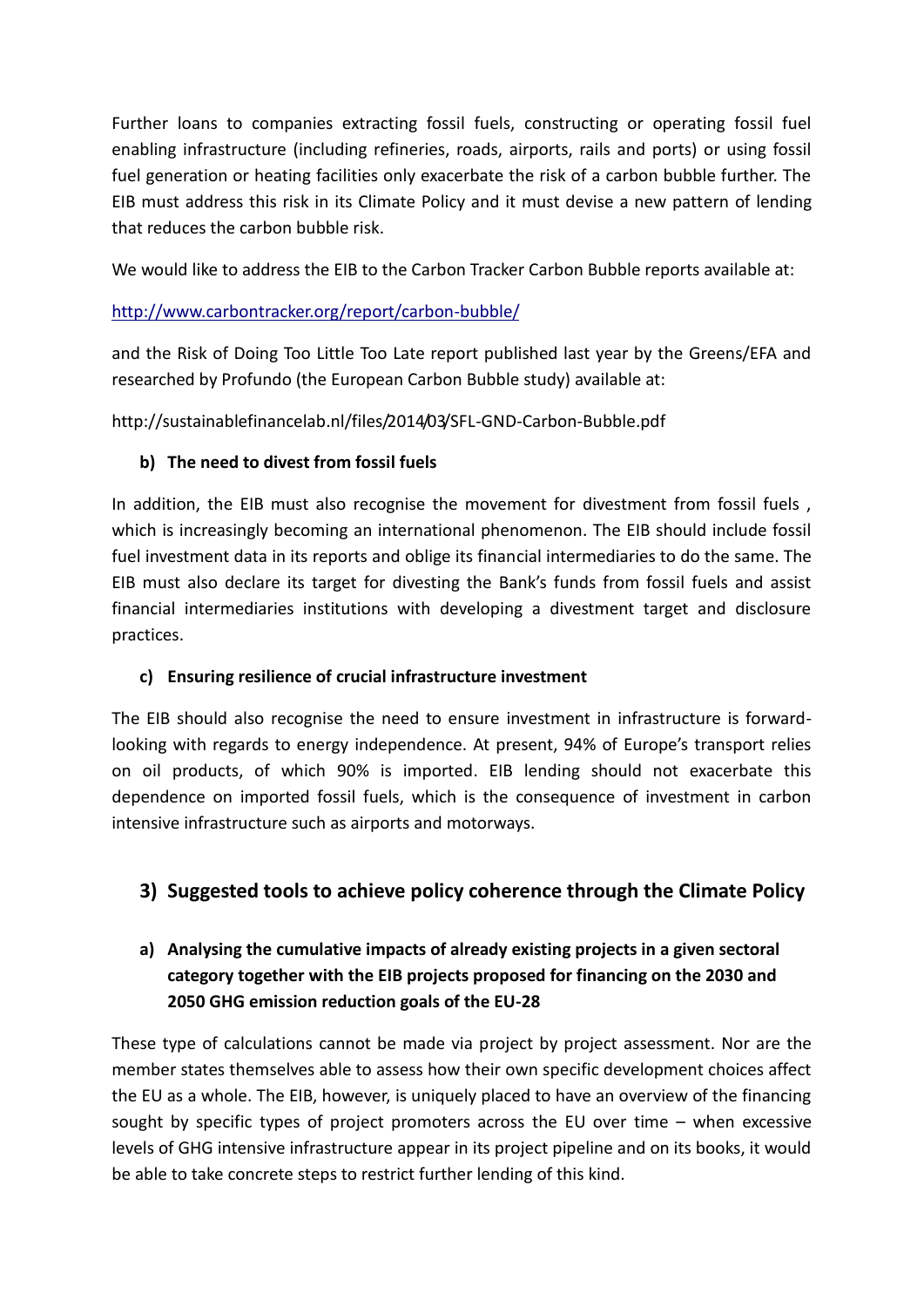In effect the EIB would have to look beyond project finance and take responsibility for assessing medium and long-term implications of the group of projects it finances (i.e. assessing the climate impact and the coherence with the 2030 and 2050 transport GHG emissions of Europe-28 as a whole of all the projects it finances) and de facto preparing an assessment of how many emissions or infrastructure of a certain category type (i.e. LNG terminals or airports) is compatible with the EU 2030 and 2050 GHG reduction goals. This is actually much easier to be done from the EU level than from individual Member States level and thus the subsidiarity principle fully applies legitimising the EIB role in this regard.

The new Climate Policy requires an obligatory macroeconomic analysis into the impact of EIB lending on the EU member states' decarbonisation trajectories. This is a positive first step, but would need to include not only the impact of projects on a single country's emissions but also giving due consideration to the GHG emissions produced by transboundary projects – such as oil and gas pipelines – that affect more than one EU country, as well as taking into account the emissions produced by the EIB financed projects outside the EU, which often serve the energy needs of the block.

The best example of why this is crucial is the current focus of diversifying gas supply routes and thus the political pressure from both the EC and the Member States to fund and construct new gas import infrastructure. Decisions made now by the EIB to finance new import infrastructure risk being uneconomic and will cement fossil fuels dependence for the next 40-60 years. Preventing the use of public money for massive fossil fuel projects such as Southern Gas Corridor can open space for more serious efforts on energy efficiency and sustainable forms of renewable energy.

This is all the more important given that the real need is to decarbonise energy supplies. In 2013 the International Energy Association concluded that "No more than one-third of proven reserves of fossil fuels can be consumed prior to 2050 if the world is to achieve the 2 °C goal"<sup>3</sup>. What is more In all scenarios of the EU's Energy Roadmap2050 impact assessment<sup>4</sup> shows that decarbonisation decreases the EU's energy import dependence. In all of the EU's five decarbonisation scenarios there is also a decrease – at least to some extent – in natural gas imports by 2050 compared to 2010 $^5$ .

http://ec.europa.eu/energy/energy2020/roadmap/doc/sec\_2011\_1565\_part2.pdf

5 In some of the scenarios there is a temporary increase around 2030 and 2040, however these seem to be some of the least realistic scenarios currently, given that they assume quite wide usage of CCS. In any case, these temporary import increases amount to less than the current import capacity

<sup>3</sup> https://www.iea.org/newsroomandevents/pressreleases/2012/november/name,33015,en.html

<sup>4</sup> Commission Staff Working Paper: Impact Assessment accompanying the document: Communication From The Commission To The European Parliament, The Council, The European Economic And Social CommitteeAnd The Committee Of The Regions Energy Roadmap 2050, December 2011,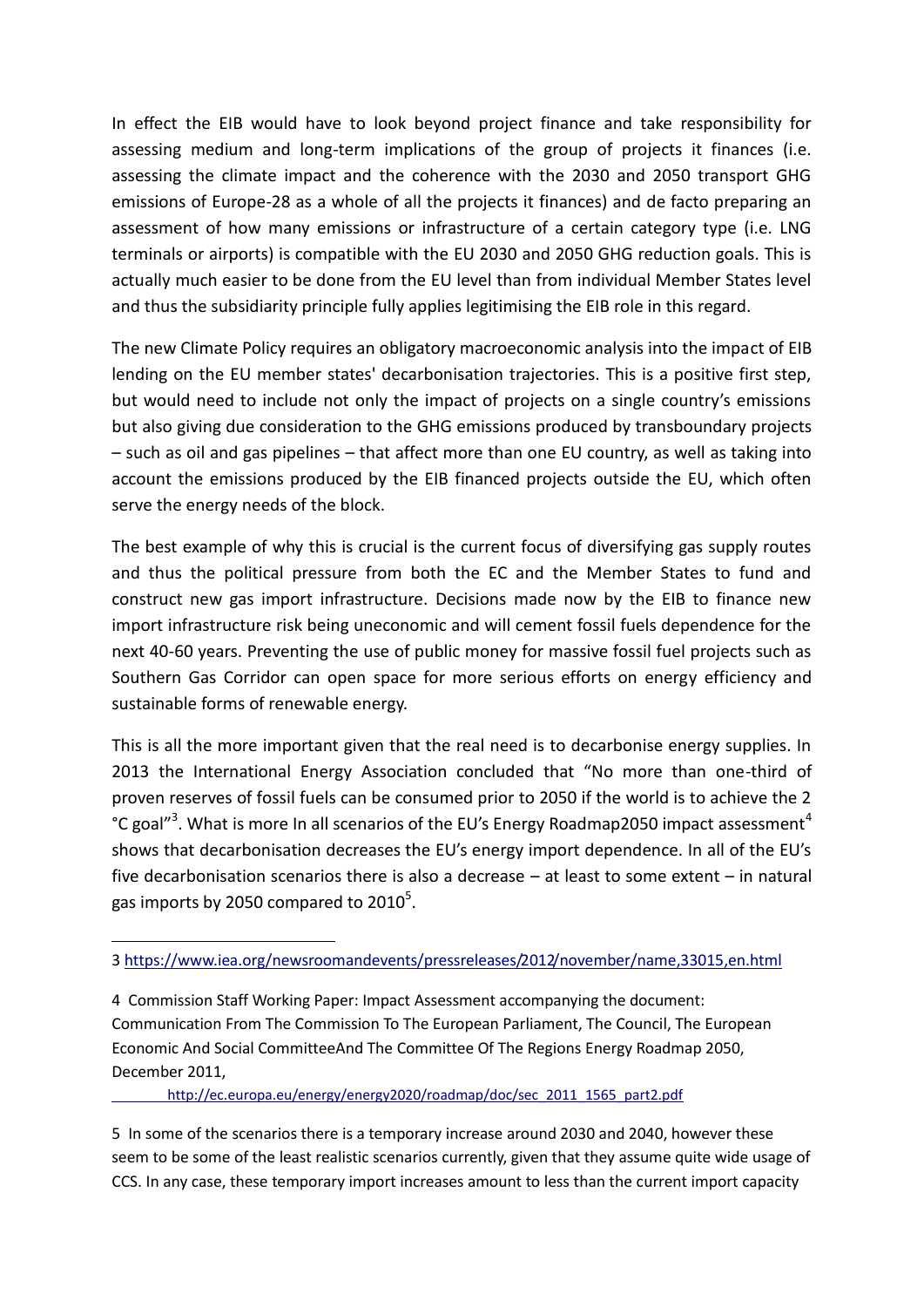

# Trajectories for natural gas imports in EC decarbonisation scenarios

Source: No Public Money for Mega-Gas Pipelines<sup>6</sup>

Climate Policy should provide sustainable and long term guidelines for the current financial decisions in order to avoid undermining the medium and long-term climate goals by a wrong interpretation of the short-term reactions and fund projects that combine the different benefits and deliver positively on all the EU political priorities.

Such an analysis is needed to minimise the risk of generating 'stranded assets' both at member state level and, more widely, at EU level. It would also contribute towards ensuring maximum benefit from EIB loans for the EU economy and the wider public.

## **b) The EIB Climate Policy addressing and aimed at the long-term perspective would lay the ground for the introduction of tools and instruments that would not only serve climate objectives but also ensure long-term financial stability**

A long-term climate perspective, enshrined in the new EIB Climate Policy, would have consequences for the way in which project finance is conducted, especially when it comes to infrastructure projects that do not result in significant *direct* GHGs yet still result in high carbon economic development, i.e. airports, highways, oil pipelines, certain industrial facilities, oil refineries, major gas supply pipelines and LNG terminals. A long-term perspective would duly consider indirect GHG emissions in total project costs, helping in turn to promote more rational use of EU funds.

Thus the EIB Climate Policy must include an obligation to periodically review Carbon Footprint Methodology, Emission Performance Standards of power plants, it must put a cap

would be able toprovide for. http://bankwatch.org/news-media/for-journalists/press-releases/pipe dreams-why-southern-gas-corridor-will-not-reduce-eu-d

6 http://www.counter-balance.org/wp-content/uploads/2014/06/PCI-June2014-webnew.pdf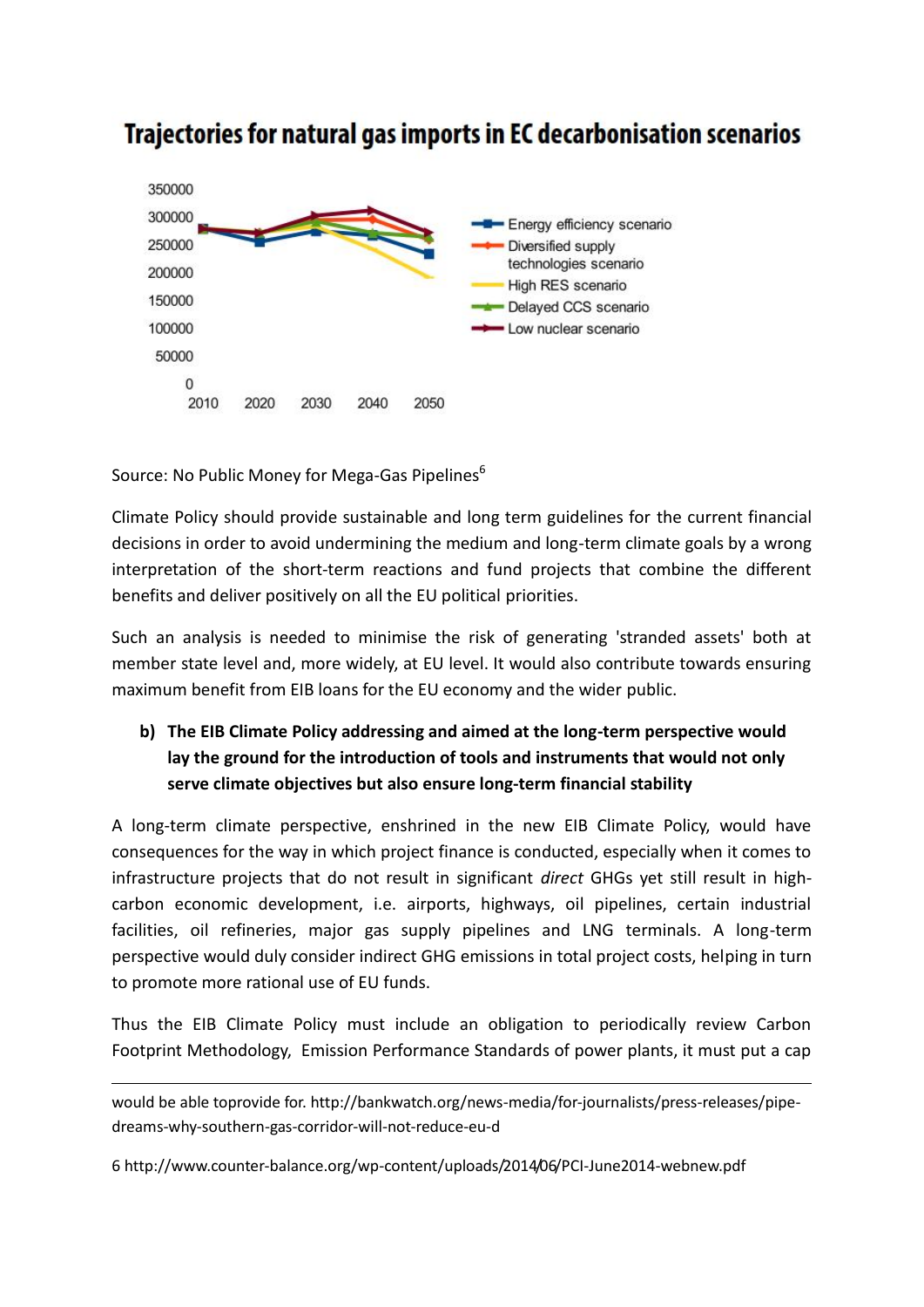on the EIB's annual emissions from projects and must establish a trajectory – or a road map – for a gradual but constant increase of investments in demand side energy efficiency and dispersed renewable energy technologies that benefit local economies and communities

## **c) The EIB needs a Climate Policy to be able to improve the effectiveness of its financing and must address the problem of disadvantaged regions within the EU**

This especially refers to smart grids enabling demand-side energy efficiency, with a particular focus on the housing sector, as well as small-scale dispersed community-owned renewable energy sources.

In order to do so the EIB should focus on systematic support of local level energy planning which is the only way to shift energy development towards sustainability, efficiency and selfsufficiency. This is the essence of intelligent energy.

The EIB Climate Policy is a unique opportunity to include the systematic support of intelligent energy into banks operations.

Investment needs in energy efficiency, renewable energy and sustainable transport across Europe are huge, particularly in Central and Eastern Europe (CEE) – the EU region where most clean energy progress needs to be made.

The EIB is best placed to fill this financing gap and develop tailored solutions for the renewables and energy efficiency markets in the CEE region. The added value of the EIB is in blending Cohesion and Structural Funds with financial instruments that enables support of the whole project lifecycle including the planning and capacity building phases that are not suitable for standard commercial financing but are crucial for intelligent energy development.

The EIB can help to overcome current barriers for financing sustainable energy projects, in particular, high up-front investment costs, lack of financial guarantee, high loan related costs, lengthiness and complexity of permission procedures.

Other important aspect is the active involvement of local communities into local energy planning and project implementation. Community led energy projects are the best example as they present opportunity for local citizens and stakeholders to plan, develop and own energy infrastructure or utilise existing energy savings potential collectively and directly satisfy their energy needs. This type of enterprises combines multiple positive elements such as creation of capital by using local means, investment of the capital within the region that stimulates its economic development or formation of the basis for long term enterprising with active involvement of citizens. At the same time, as community energy promotes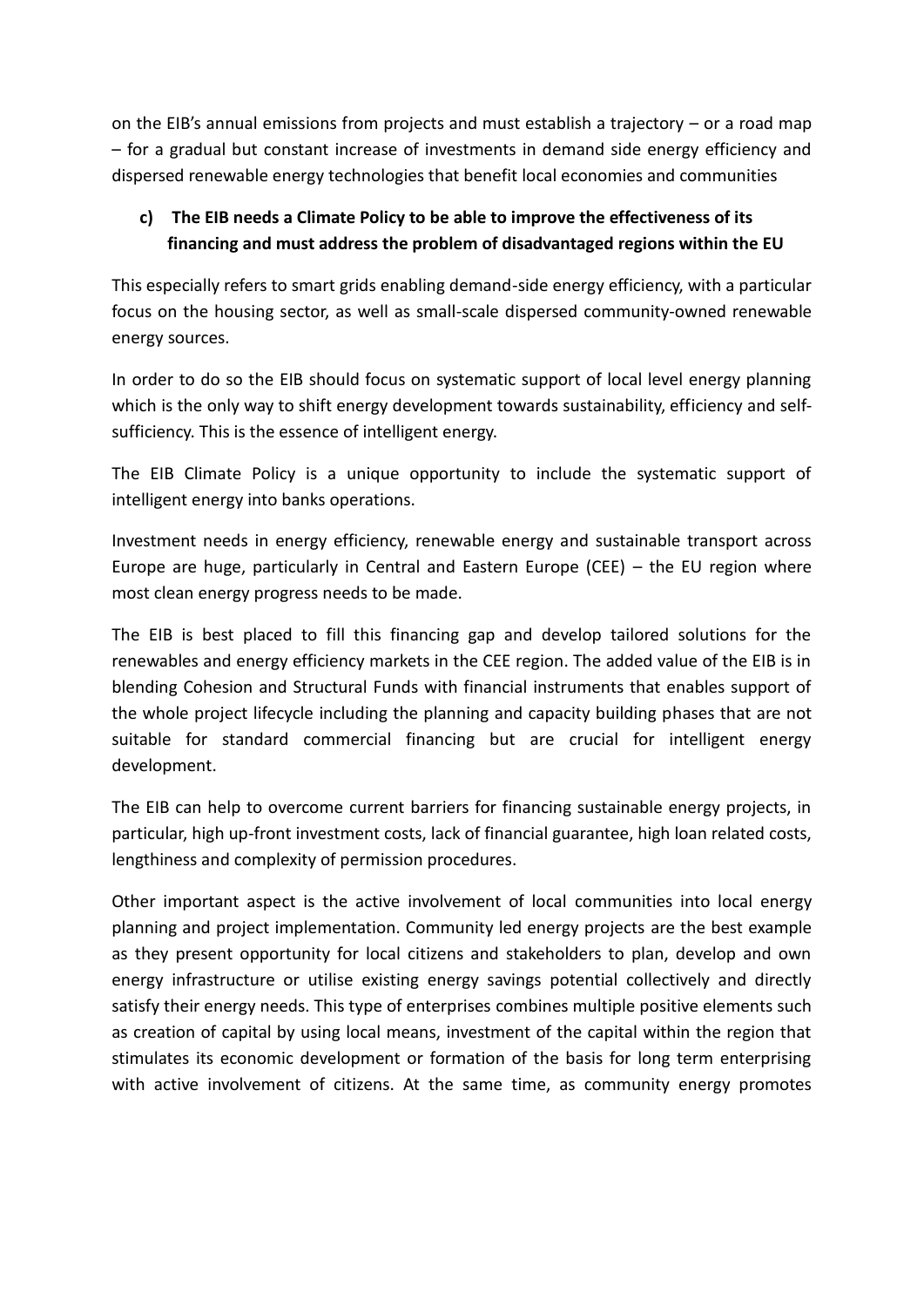sustainable RES and energy savings it brings decreasing of the environmental pollution and greenhouse gas emissions.<sup>7</sup>

Scale, ownership, sustainability of resource utilisation and efficiency of energy consumption are key elements in intelligent energy economy. That is why the EIB should condition any support for renewable energy and energy efficiency projects on strict binding sustainability criteria.

#### **d) Energy efficiency needs to be treated as an energy source of its own**

The European Commission, in its recent communication on the Energy Union (COM(2015)80) calls for a fundamental rethinking of energy efficiency, treating it as an energy source in its own right, representing the value of energy saved. The Commission will ensure that energy efficiency and demand side response can compete on equal terms with generation capacity.

The EIB needs to get on par with the Commission efforts in this area. Ensuring energy efficiency is treated equally to any other sources of energy means that measures to reach efficiency potential needs to be taken into account before any new energy generation or distribution project is started. This is ensured by strict application of the efficiency first principle.

Efficiency First is an organizing principle by which demand-side measures are considered on comparable economic terms with supply-side resources in energy sector planning, investing, and purchasing. It also ensures that whenever demand-side measures are shown to be less expensive or more valuable than their supply-side alternatives, they should be deployed first. In this way, an Efficiency First approach avoids the lock-in of unnecessary and more expensive resources, and ensures that energy needs are met with the cheapest and cleanest alternatives available  $8$ 

Efficiency First also recognizes that there are barriers to efficiency that prevent its uptake – even where efficiency is cost-effective for consumers or society as a whole. Overcoming these barriers requires a combination of public funding incentives, regulatory mechanisms and codes & standards. Achieving the efficiency potential requires a high-level commitment to systematically identify the multiple decision points where efficiency is overlooked or

8 Edith Bayer: Efficiency First: Key Points for the Energy Union Communication. RAP 2015. Online: http://www.raponline.org/document/download/id/7507

<sup>7</sup> In CEE countries in comparing to Germany or Great Britain there is a lack of knowledge related to the citizen-led EE and RES projects which is directly linked to a lack of legitimacy of the cooperative as a real market player and viable economic alternative in front of the financial operators, the governments and citizens. Source:http://rescoop.eu/report-financial-barriers-and-existing-solutions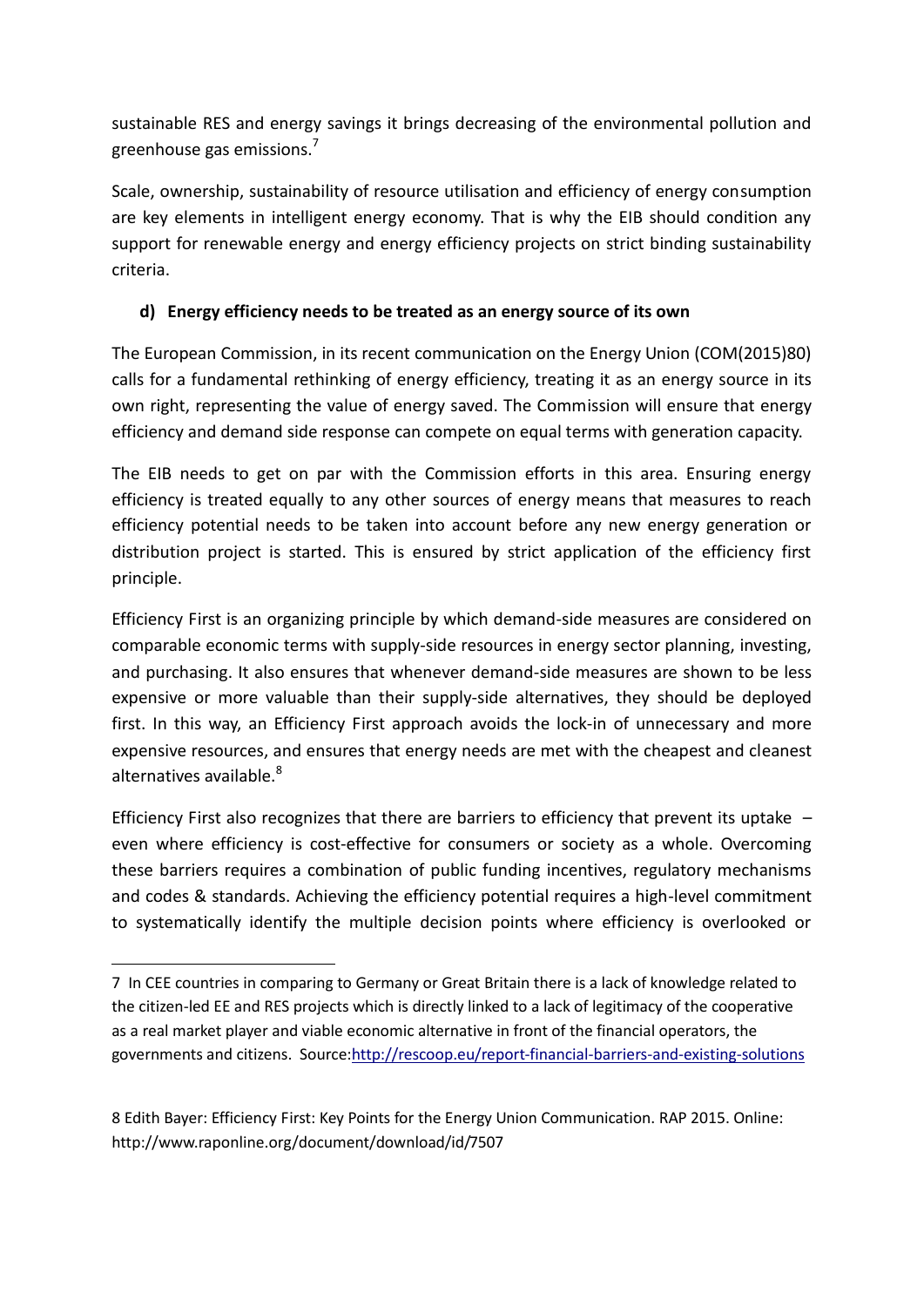undervalued, and put in place concrete policies and measures to ensure that investments happen wherever efficiency is more cost-effective or valuable than equivalent supply-side resources.

The EIB needs to set the efficiency first as one of the guiding principles in its Climate Policy. Further on, the principle must be practically implemented into decision making about energy projects on various levels of their assessment.

An important part of implementation of the efficiency first principle is consideration of and support for demand-side management measures. The role of the EIB here is especially prominent in lending to energy infrastructure projects. Pursuing the efficiency first principle the EIB must ensure that demand side management is a main feature of design of any such project. While many grid projects can claim they comply with this criterion already now, the EIB must ensure that its financing requires significant added value and pushes for additional measures focused at demand side management. The EIB should develop a methodology to assess such added value is in place.

#### **e) Mainstreaming energy efficiency**

Project lending can bring significant energy efficiency improvements, namely projects in areas such as transport, industry, agriculture, SMEs or urban and regional development.

Especially in case of lending to individual projects, the bank should screen the potential of each of the projects to achieve additional energy savings. On one hand, it should require the investors to undertake such measures, i.e. through demanding an energy audit to be undertaken and measures resulting from it implemented. On the other hand, it should adjust the lent volume in order to meet financing needs for such measures to take place and clearly earmark part of the loan for them.

In case of lending to financial intermediaries, these should work together with the intermediary to develop measures and procedures that will be implemented by them in order for final recipients' projects to improve their energy efficiency. Where possible, such as in case of loans and other instruments dedicated to building construction and reconstruction, minimum energy efficiency requirements of the final projects should be set.

In both cases, technical assistance of the bank should be used to mainstream energy efficiency measures in the projects.

#### **f) Focused approach to financial instruments for energy efficiency**

Financing from the European Structural and Investment Funds dedicated for energy efficiency has significantly increased in the 2014 – 2020 period compared to the previous one. Despite of this, available funding and other measures will not be sufficient to ensure countries achieve their end-use energy savings targets set under the Energy Efficiency Directive (EED).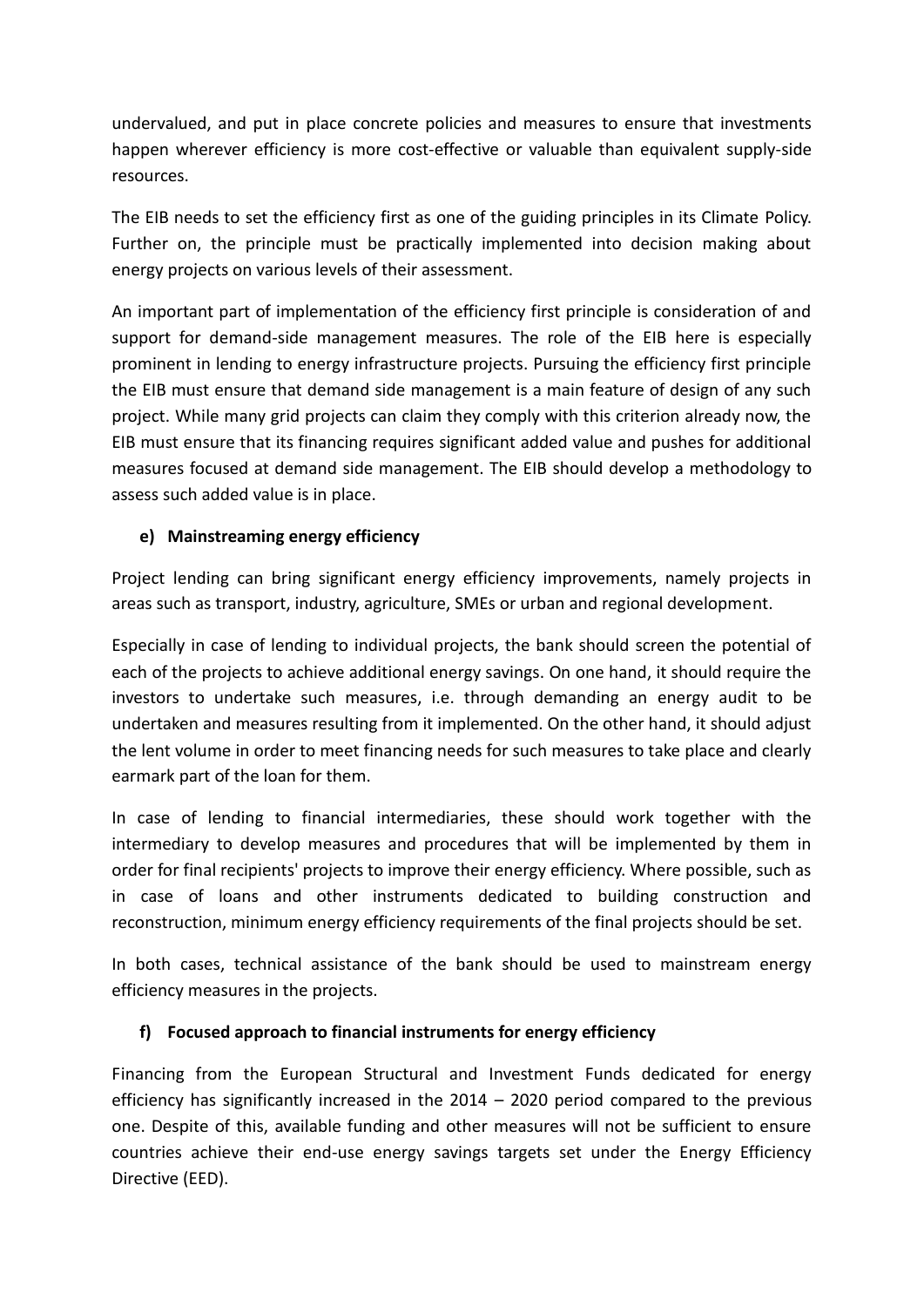In Slovakia, for example, ESI funds under the OP Quality of Environment will only cover 20% of investment needs for energy efficiency of buildings owned or occupied by central authorities as required by the EED. Overall, measures presented in the Slovak National Energy Efficiency Action Plan (NEEAP) will only cover 85% of the binding target.

In the Czech Republic, ESI funding for energy efficiency in public and multiapartment buildings is only sufficient to achieve a slow, non-ambitious energy renovation scenario. The National Building Renovation Strategy, part of the NEEAP, however recommends a fast, deep renovation scenario as the most effective both in terms of economic benefits and energy savings.

At the same time, financial instruments provided so far by the EIB have had only limited success in the CEE countries. While some of JESSICA schemes – like in the case of Lithuania – have marked significant success, in other cases – such as the Czech Republic – they face difficulties both in the preparation and implementation phases. In case of ELENA, uptake of technical assistance has been very limited in the CEE countries with only 3 schemes running in the new member states so far.

The EIB needs to significantly increase its presence in energy efficiency funding in the CEE countries. As interest in energy efficiency financing can be lower in the new member states, the bank needs to increase promotion of its instruments in these countries. In 2015, a single conference dealing with urban development taking place in the CEE countries (Nitra, Slovakia) is organized by the EIB. In 2014, there was no such event.

One of the barriers for implementation of financial instruments in energy efficiency are different administrative and legal setups across the countries and even institutional habits. Planning in the cities often does not focus on the area of low-carbon development which undermines the attractiveness of the ELENA scheme, connected to the existence of low carbon plans. Still, these cities would benefit from both technical assistance and financing of energy efficiency measures. It is necessary to build closer ties with cities and other stakeholders in the CEE countries in order to overcome such barriers.

Use of innovative financial instruments in energy efficiency is planned in most of the CEE countries in the 2014 – 2020 period. While revolving instruments can be well used for these purposes as efficiency measures create return on investment through the savings, it is necessary to analyse closely the situation of final beneficiaries. In many cases, both in the household and public sectors, taking an extra loan, even for measures with a payback, is not viable. Low income and unemployment, over indebtedness, rules on public debt and many other reasons may put the potential beneficiaries off the possibility to use the financial instruments.

In these cases, it is necessary to offer a subsidy or a combination of subsidy and loan. Finance from the ESIF, which can be used in both ways, should be used for the non